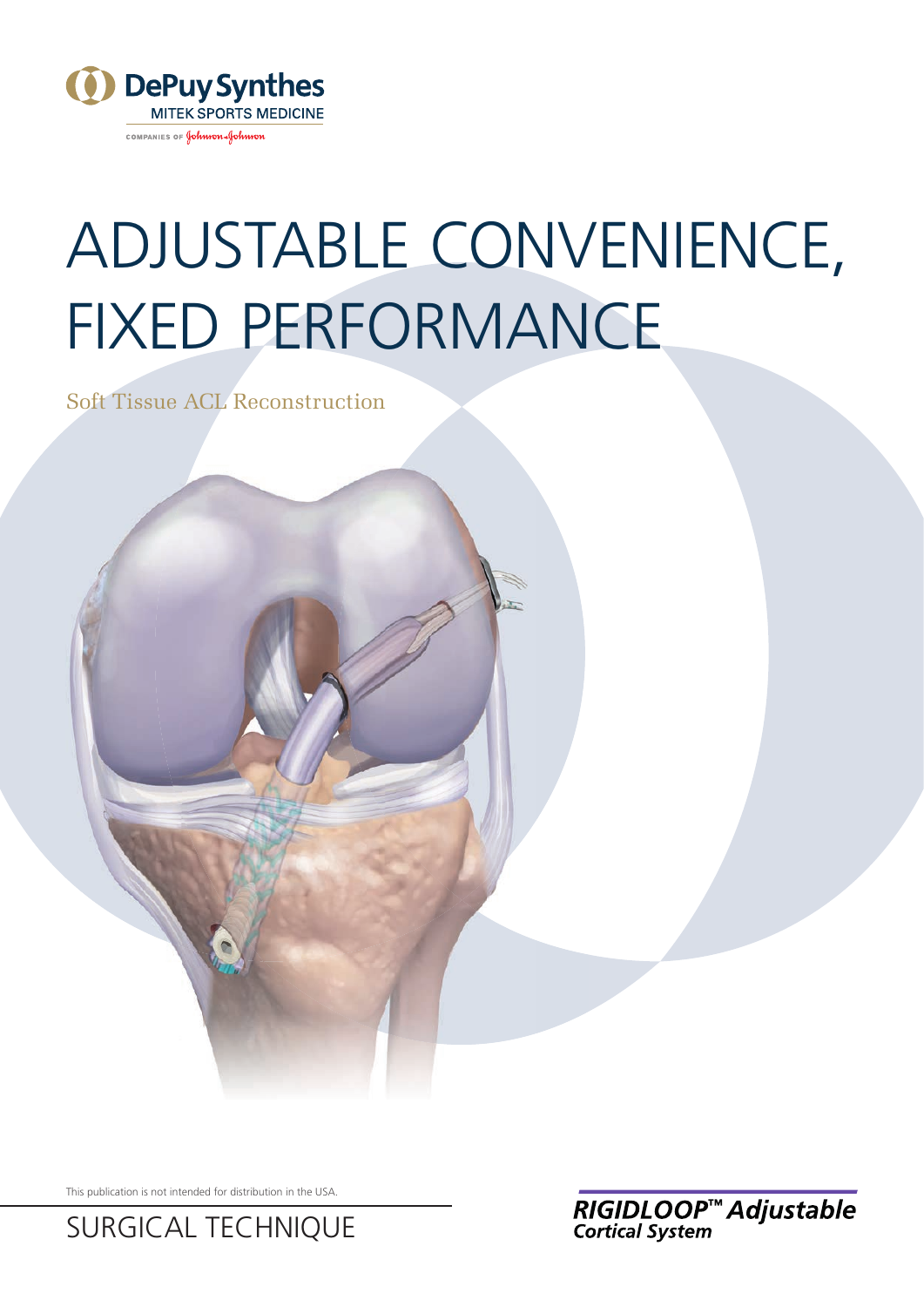# THE RIGIDLOOP® ADJUSTABLE CORTICAL SYSTEM

The RIGIDLOOP Adjustable Cortical System is an innovative technology developed for use in arthroscopic cruciate ligament reconstruction. The system was designed from the bottom up to provide surgeons with what they want:

- 1. procedural simplicity
- 2. speed and optimized biomechanics
- 3. strong, rigid fixation

The simplicity and speed of the RIGIDLOOP Adjustable System come from its ingenious design that incorporates adjustable suture loops to create a "one-size fits all" implant. This simplifies inventory management as only one size needs to be stocked. In addition, surgery is simplified as there is no need to perform multiple calculations to determine implant loop size or reaming depths—the implant simply adjusts to the depth that you ream. The implant also comes preloaded on an implant card that greatly simplifies suture management and graft preparation.

Strong fixation and minimal graft slippage are critical to allow early rehabilitation after cruciate ligament reconstruction. The distinctive one-way sliding, locking knot mechanism, suture loops made of DYNEEMA®, ultra-high molecular-weight polyethylene suture, and titanium button allow surgeons to easily achieve this goal. In addition, the adjustable loop mechanism allows the surgeon to maximize the amount of tendon in the femoral tunnel, thereby optimizing the graft-tunnel healing interface and the chance of a successful outcome.

Flipping suture

One-handed tensioning

Titanium button

Exclusive one-way sliding, locking knot design

DYNEEMA Ultra High Molecular Weight Polyethylene suture loops

### **Special thank you**

This surgical technique guide was written in collaboration with Dr. Vishal Mehta. Dr. Mehta is an orthopaedic surgeon with the Fox Valley Orthopedic Institute in Geneva, IL, where he is also the Director of Cartilage Restoration. He is the founder and president of The Foundation for International Orthopaedic Development, a nonprofit organization dedicated to advancing orthopaedic care in Zambia, with Orthopaedic Research Foundation, a biomechanical research laboratory created to study and develop orthopaedic fixation devices and implants. He has published applications of platelet-rich plasma.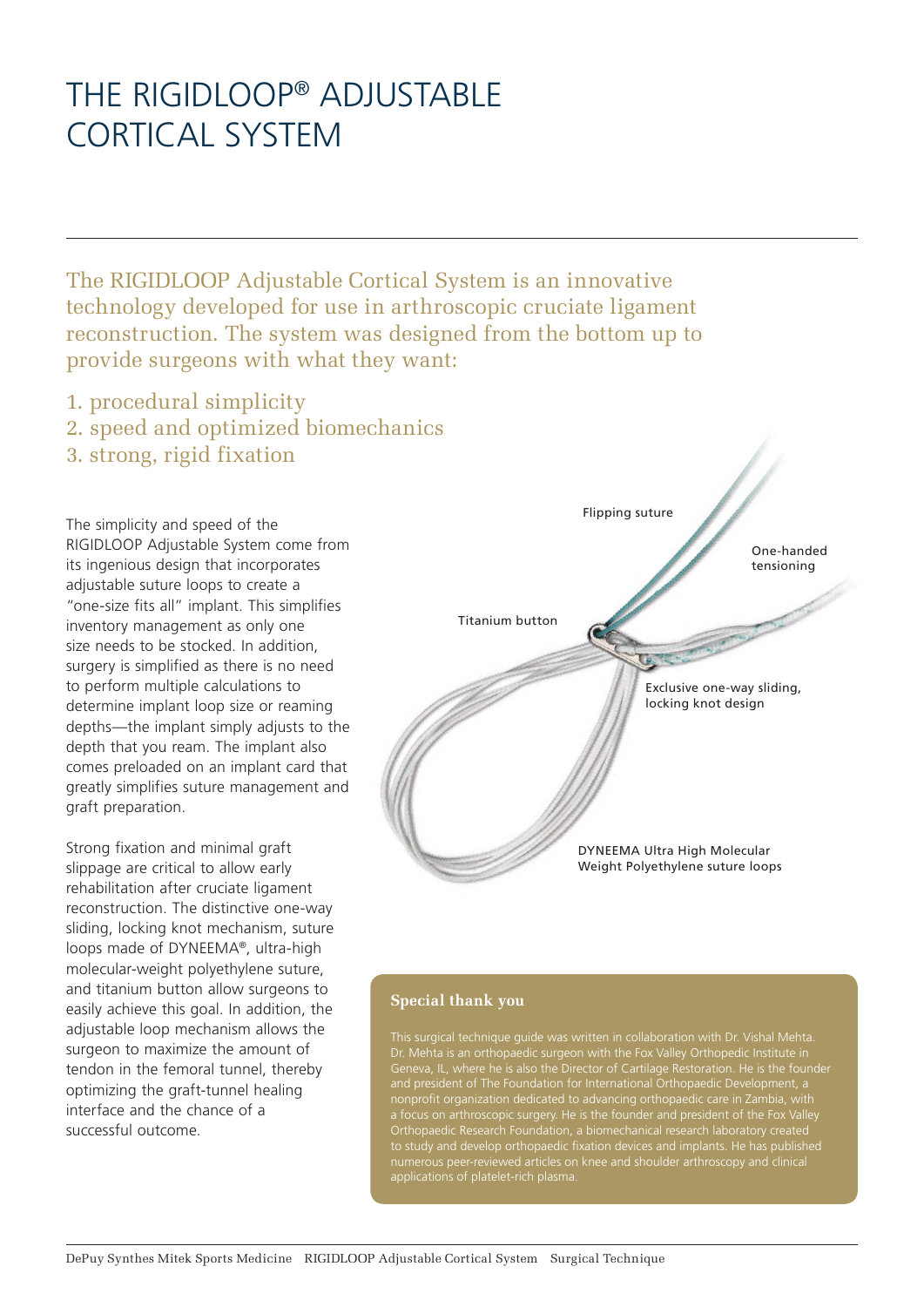# GRAFT HARVEST AND PREPARATION

An incision is made over the insertion site of the semitendinosis and gracilis tendons. The tendons are identified and whip-stitched (Figure 1). Care is taken to free the tendons of any distal attachments that might cause early truncation of the tendons during harvesting.

A tendon stripper is placed over each tendon and carefully advanced towards the musculotendinous junction. Firm counter-pressure is maintained while advancing the tendon stripper until the tendon is released from its muscular attachment (Figure 2).

The tendons are brought to the back table where they are inspected and stripped of any remaining muscle. The ends of the tendons that were stripped from the musculotendinous junction are now whip-stitched and the graft is sized to determine its diameter.

The ends of the graft are now passed through the suture loops of the implant on the graft preparation card (Figure 3).

## **Important:Do not remove the implant from the graft preparation card at this point.**

The ends of the tendons are evened out and the graft is placed on a graft preparation board for tensioning (Figure 4). Please note that the graft preparation card is designed to be directly attached to the graft preparation board as seen in the illustration.

Later, when you know your total transosseous femoral length, you can mark your suture loops at the corresponding depth as a visual cue as to when the button is expected to flip.

Attention is now turned back to tunnel creation while the graft is being tensioned.



Figure 2.





Figure 4.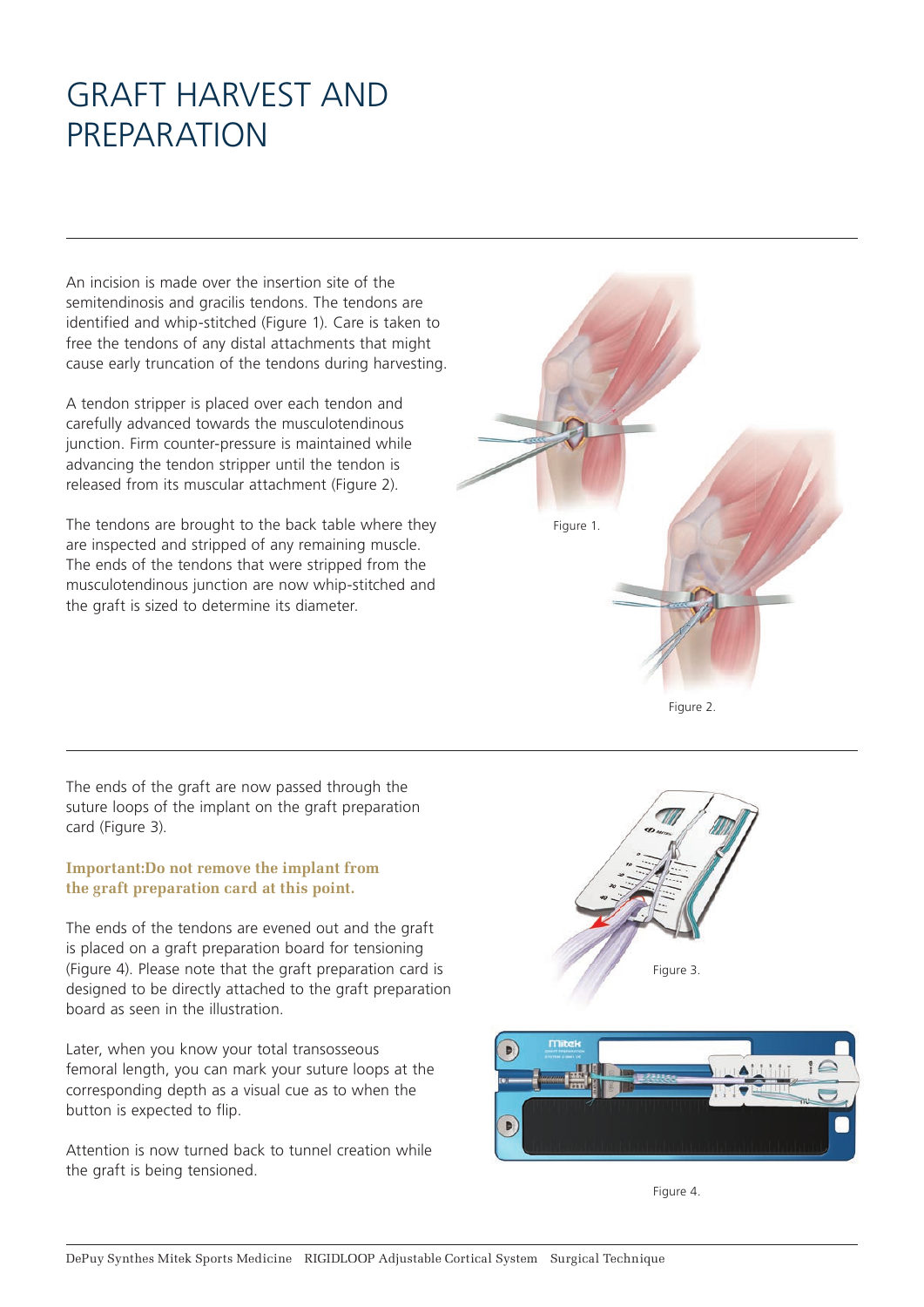# FEMORAL AND TIBIAL PREPARATION

## Femoral tunnel drilling

A medial portal is created that gives access to the anatomic attachment of the ACL on the lateral wall of the femoral notch. The correct tunnel site can be created using remnants of the ruptured ACL or by using reproducible anatomic landmarks such as the bifurcate ridge or distance from the articular cartilage or posterior aspect of the lateral wall.

Viewing from the medial portal can often provide a better view and perspective of the lateral wall for checking your portal placement. Hyperflexion (greater than 120°) is often required to achieve adequate tunnel length. However, visualization is more difficult in hyperflexion. To aid in tunnel creation, mark your desired tunnel placement in 90° and then verify your placement by viewing through the medial portal. Once the ideal tunnel placement is confirmed, you can now take the knee into hyperflexion and use the previously marked location as a guide even though your visualization is now obscured.

**Drill the passing tunnel** using the combo beath pin/4.5 mm reamer (#232453) through the lateral cortex (Figure 5). (If using the femoral

aimer, back load the pin through the top.) Alternatively, use a 4.5 mm reamer and a standard beath pin to prepare the passing tunnel.

**Measure the total transosseous femoral tunnel length** by hooking the combo reamer on cortex (can also use a standard depth gauge or the 4.5 mm reamer).

**Mark the suture loops** according to the total femoral tunnel length (Figure 6). This mark signals when the button is ready to be flipped.

## **Ream the femoral socket**

Pass the appropriate size reamer (eg, 9 mm) over the combo beath pin and ream to the desired depth making sure to keep the femoral cortex intact (Figure 7a). Then pass a looped free suture through the femoral tunnel that will be used to shuttle the graft into the femoral socket later in the procedure (Figure 7b).

**Mark the graft** according to the socket depth. When this mark is flush with the tunnel aperture, the graft has completely filled the socket (Figure 8).





## Tibial tunnel drilling

Use a beath pin and a tibial aiming guide to create an anatomic tibial tunnel. Remnants of the tibial attachment of the ACL can be used as a reference as well as the anterior horn of the lateral meniscus. Once

the beath pin has been placed, over-ream with the appropriate sized reamer. Place a suture retriever into the tibial tunnel and retrieve the loop of suture that was previously left exiting the femoral socket into

the joint. You will now have one continuous passing suture from the tibial tunnel into the joint and out the femoral tunnel.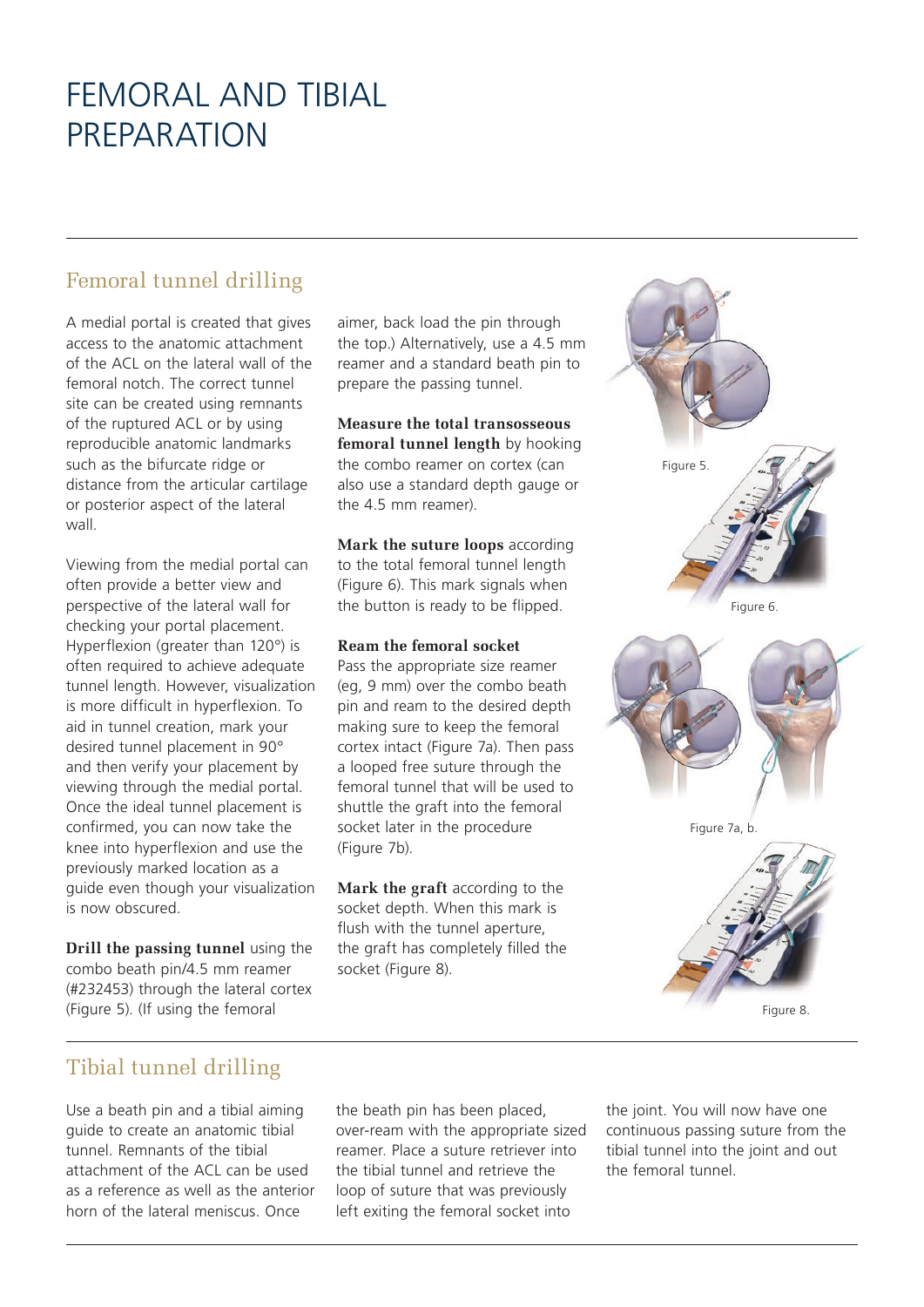# GRAFT INSERTION

### **Pull suture tails through the tunnels**

Place about 3" to 4" of the implant's suture tails through the passing loop. Pull the suture tails through the tibial and femoral tunnels and out through the thigh.

**Pull on green/white striped leading suture** to advance the implant/graft construct through the tibial tunnel and into the joint space (Figure 9). Remove any slack from the remaining sutures as you advance the construct.

**Flip the button with the green suture:** watch for the markings on the suture loops as they approach the aperture which will indicate that the button is ready to be flipped. Pull on the green suture to flip the button.

## **Firmly pull on the distal graft to confirm the button is on the cortex.**

Pull on the WHITE suture to adjust the suture loops and advance the graft into the femoral socket (Figure 10). Pull proximally, in line with the graft. When the graft markings are flush with the aperture, the graft has completely filled the socket.

# "LOCK THE KNOT"



**Important: Apply counter tension on the graft to ensure the button stays on the cortex.**

**"Lock the Knot"** and remove excess laxity of loops by doing the following:

- Firmly pull on the tibial graft ends (Figure 11)
- Cycle the knee (Figure 11)
- Complete tibial side fixation *(this may be done at this point or after re-tensioning)*
- Re-tension the white adjusting suture

**Remove sutures after tibial fixation is completed** To maintain integrity of the knot, remove sutures using a cord cutter or scissors in the correct order (Figure 12):